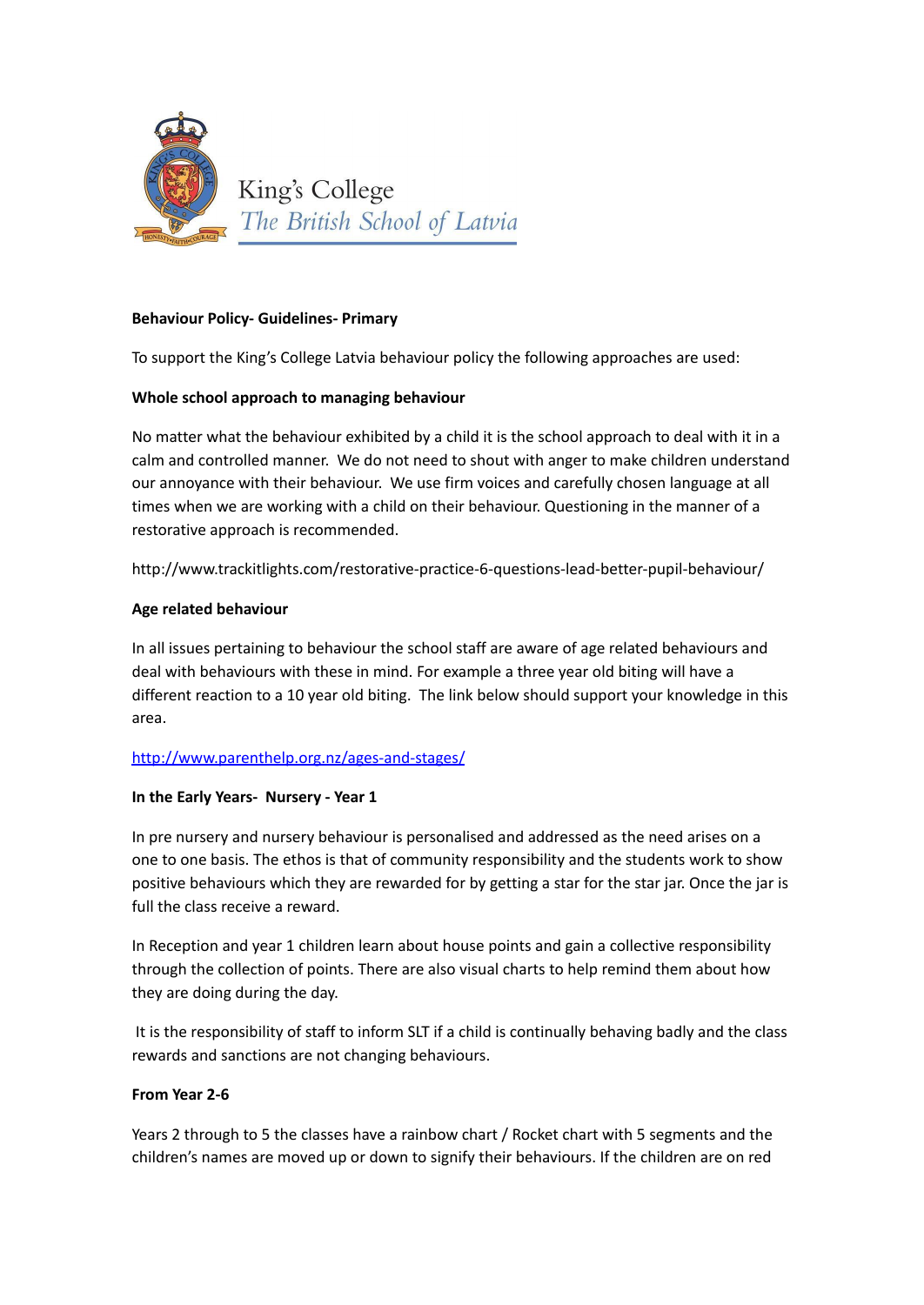they need to spend time out of class in another class. If they are repeatedly on red this should be flagged with SLT.

The school adopts a positive approach to behaviour and all teachers use the positive to refocus students who may be displaying low level bad behaviour. Students are aware that their behaviour and self regulation is rewarded. A variety of rewards can be used.

# **Rewards** House points Sticker Charts Rainbow chart Stickers Star of the week Choosing time Praise Positive notes to parents Certificates Sharing work with other adults for praise Additional break times

However the school also recognises that bad behaviour needs to be addressed in order to create a calm, safe and happy environment for children. As such sanctions exist.

## **Sanctions**

#### **A variety of ways are used to deal with bad behaviour. These are outlined below**

Talk

Time out in own room

Time out in partner room

Go to Headteacher / Phase Leaders

Miss playtime

Miss class time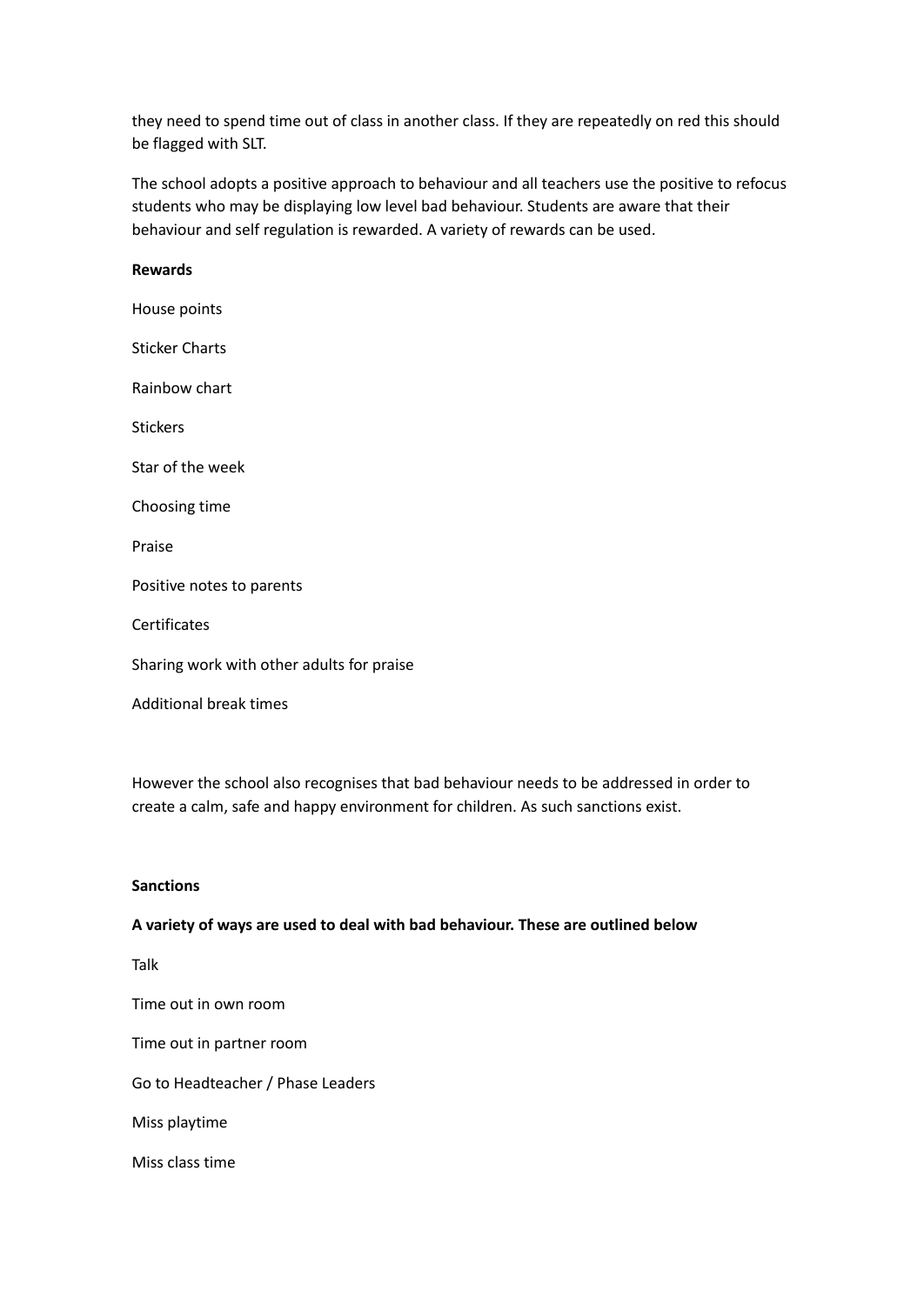Call parents

My concern recording

Internal suspension

External suspension

**Exclusion** 

#### **These sanctions are used in the following ways**

**Minor behaviours are-** lack of concentration, talking when asked not to, annoying other children, not following instructions.

- Verbal correction is given for all minor behaviours
- A verbal correction can be given twice with the instruction the second time including this is your last warning.
- If behaviour continues the children are moved down the chart and their name should be written in the book.
- If this movement down means they are on the red they need to have 10 minutes time out in another class.
- If the child returns and repeats negative behaviour the child comes directly to the headteacher or another member of SLT.
- The headteacher would then follow the process for my serious behaviours.

**Serious behaviours are-** bullying, hurting another child, inappropriate language in any language, breaking school or another persons property, stealing, being disrespectful

- Immediate movement to the red or sad cloud on the behaviour chart
- Once on the red they are then sent to Mrs Stanford or SLT member and depending on the frequency of this display of behaviour they will deal with the behaviour through missed playtime, logging on My Concern or calling parents. In very serious incidents and repeated serious behaviour issues suspension or exclusion may be considered.
- For repeated serious behaviours parents will be asked to meet with the classteacher and headteacher. At this point in very serious repeated incidents a plan will be put into place to support the child and the support of outside agencies will be recommended.
- The school has the right to insist on outside help as a condition of continued education at King's College, in very serious cases and where all avenues have been exhausted in school.

At all times the teacher can use their own professional judgement and knowledge of the child to override the process and request the headteacher's support.

### **Additional behaviour support**

If a class needs additional support in tackling certain behaviours the class teacher and headteacher will negotiate the manner in which this can be achieved.